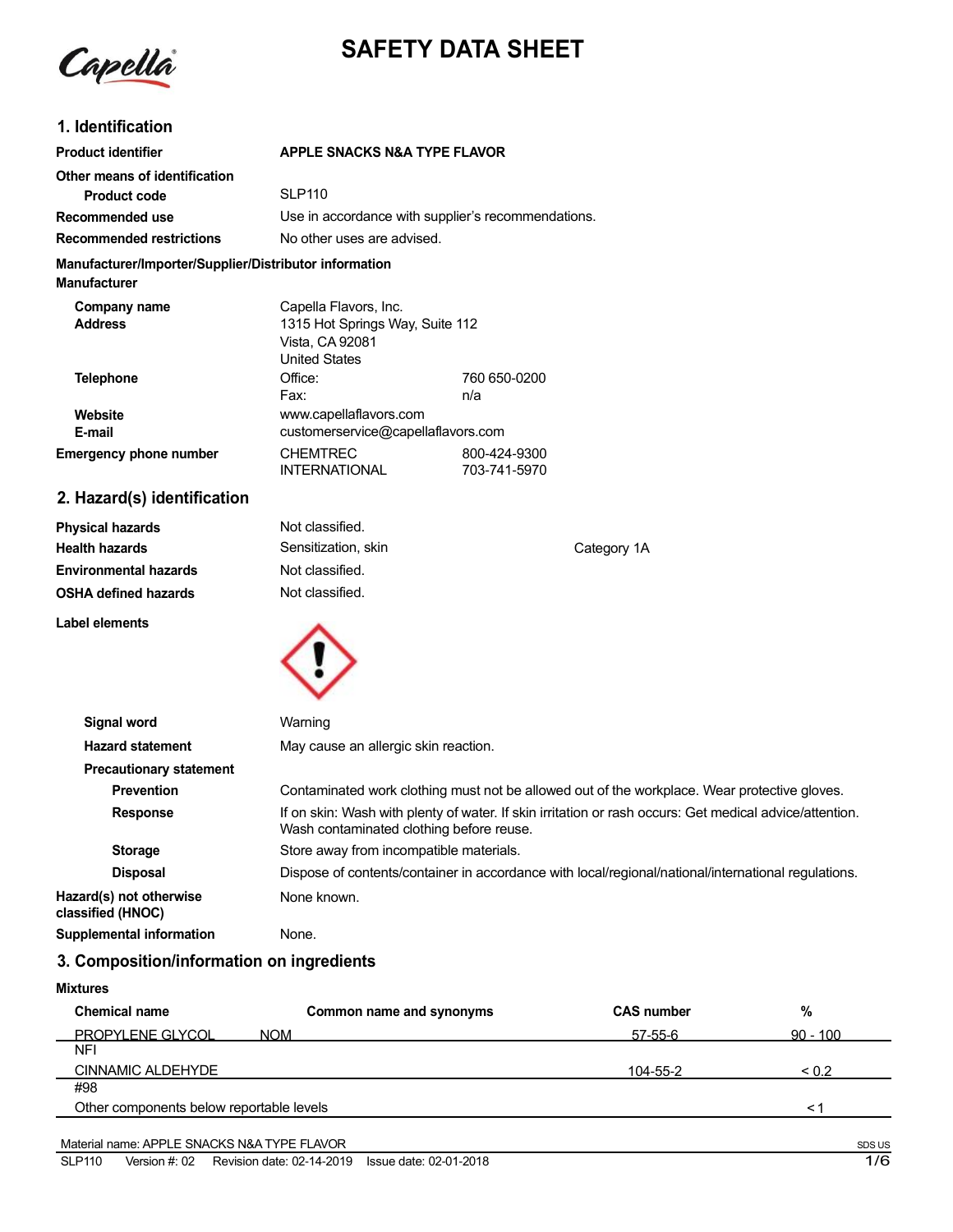\*Designates that a specific chemical identity and/or percentage of composition has been withheld as a trade secret.

### **4. First-aid measures**

| <b>Inhalation</b>                                                            | Move to fresh air. Call a physician if symptoms develop or persist.                                                                                                                 |
|------------------------------------------------------------------------------|-------------------------------------------------------------------------------------------------------------------------------------------------------------------------------------|
| <b>Skin contact</b>                                                          | Remove contaminated clothing immediately and wash skin with soap and water. In case of<br>eczema or other skin disorders: Seek medical attention and take along these instructions. |
| Eye contact                                                                  | Rinse with water. Get medical attention if irritation develops and persists.                                                                                                        |
| Ingestion                                                                    | Rinse mouth. Get medical attention if symptoms occur.                                                                                                                               |
| <b>Most important</b>                                                        | May cause an allergic skin reaction. Dermatitis. Rash.                                                                                                                              |
| symptoms/effects, acute and<br>delayed                                       |                                                                                                                                                                                     |
| Indication of immediate<br>medical attention and special<br>treatment needed | Provide general supportive measures and treat symptomatically. Keep victim under observation.<br>Symptoms may be delayed.                                                           |
| <b>General information</b>                                                   | Ensure that medical personnel are aware of the material(s) involved, and take precautions to<br>protect themselves. Wash contaminated clothing before reuse.                        |
| 5. Fire-fighting measures                                                    |                                                                                                                                                                                     |
| Suitable extinguishing media                                                 | Alcohol resistant foam. Powder. Carbon dioxide (CO2).                                                                                                                               |
| Unsuitable extinguishing<br>media                                            | Do not use water jet as an extinguisher, as this will spread the fire.                                                                                                              |
| Specific hazards arising from<br>the chemical                                | During fire, gases hazardous to health may be formed.                                                                                                                               |
| Special protective equipment<br>and precautions for firefighters             | Self-contained breathing apparatus and full protective clothing must be worn in case of fire.                                                                                       |

Move containers from fire area if you can do so without risk.

Use standard firefighting procedures and consider the hazards of other involved materials. No unusual fire or explosion hazards noted.

### **6. Accidental release measures**

**Fire fighting**

**equipment/instructions Specific methods General fire hazards**

| Personal precautions,<br>protective equipment and<br>emergency procedures | Keep unnecessary personnel away. Keep people away from and upwind of spill/leak. Wear<br>appropriate protective equipment and clothing during clean-up. Avoid breathing mist/vapors. Do<br>not touch damaged containers or spilled material unless wearing appropriate protective clothing.<br>Ensure adequate ventilation. Local authorities should be advised if significant spillages cannot be<br>contained. For personal protection, see section 8 of the SDS. |
|---------------------------------------------------------------------------|---------------------------------------------------------------------------------------------------------------------------------------------------------------------------------------------------------------------------------------------------------------------------------------------------------------------------------------------------------------------------------------------------------------------------------------------------------------------|
| Methods and materials for                                                 | Use water spray to reduce vapors or divert vapor cloud drift.                                                                                                                                                                                                                                                                                                                                                                                                       |
| containment and cleaning up                                               | Large Spills: Stop the flow of material, if this is without risk. Dike the spilled material, where this is<br>possible. Absorb in vermiculite, dry sand or earth and place into containers. Following product<br>recovery, flush area with water.                                                                                                                                                                                                                   |
|                                                                           | Small Spills: Wipe up with absorbent material (e.g. cloth, fleece). Clean surface thoroughly to<br>remove residual contamination.                                                                                                                                                                                                                                                                                                                                   |
|                                                                           | Never return spills to original containers for re-use. For waste disposal, see section 13 of the SDS.                                                                                                                                                                                                                                                                                                                                                               |
| <b>Environmental precautions</b>                                          | Avoid discharge into drains, water courses or onto the ground.                                                                                                                                                                                                                                                                                                                                                                                                      |
| 7. Handling and storage                                                   |                                                                                                                                                                                                                                                                                                                                                                                                                                                                     |
| Precautions for safe handling                                             | Avoid breathing mist/vapors. Avoid contact with eyes, skin, and clothing. Avoid prolonged<br>exposure. Provide adequate ventilation. Wear appropriate personal protective equipment. Observe<br>good industrial hygiene practices.                                                                                                                                                                                                                                  |
| Conditions for safe storage,<br>including any incompatibilities           | Store in tightly closed container. Store away from incompatible materials (see Section 10 of the<br>SDS).                                                                                                                                                                                                                                                                                                                                                           |

#### **8. Exposure controls/personal protection**

#### **Occupational exposure limits**

The following constituents are the only constituents of the product which have a PEL, TLV or other recommended exposure limit. At this time, the other constituents have no known exposure limits.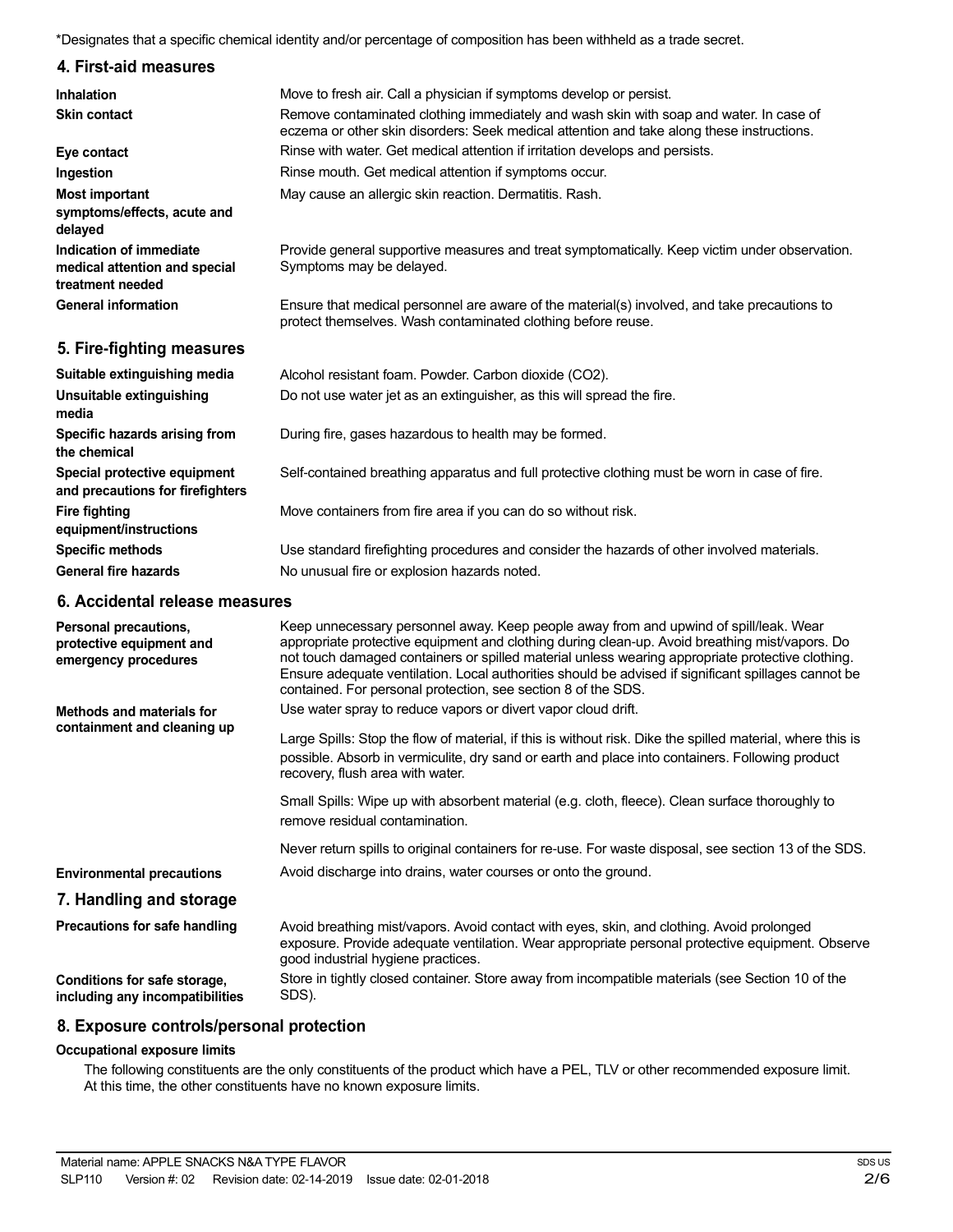| <b>Components</b>                         | US. Workplace Environmental Exposure Level (WEEL) Guides<br>Type                                                                                                                                                                                                                                                                                                   | Value      | Form     |
|-------------------------------------------|--------------------------------------------------------------------------------------------------------------------------------------------------------------------------------------------------------------------------------------------------------------------------------------------------------------------------------------------------------------------|------------|----------|
| PROPYLENE GLYCOL<br>NOM NFI (CAS 57-55-6) | TWA                                                                                                                                                                                                                                                                                                                                                                | 10 $mg/m3$ | Aerosol. |
| <b>Biological limit values</b>            | No biological exposure limits noted for the ingredient(s).                                                                                                                                                                                                                                                                                                         |            |          |
| Appropriate engineering<br>controls       | Good general ventilation should be used. Ventilation rates should be matched to conditions. If<br>applicable, use process enclosures, local exhaust ventilation, or other engineering controls to<br>maintain airborne levels below recommended exposure limits. If exposure limits have not been<br>established, maintain airborne levels to an acceptable level. |            |          |
|                                           | Individual protection measures, such as personal protective equipment                                                                                                                                                                                                                                                                                              |            |          |
| Eye/face protection                       | Face shield is recommended. Wear safety glasses with side shields (or goggles).                                                                                                                                                                                                                                                                                    |            |          |
| <b>Skin protection</b>                    |                                                                                                                                                                                                                                                                                                                                                                    |            |          |
| <b>Hand protection</b>                    | Wear appropriate chemical resistant gloves.                                                                                                                                                                                                                                                                                                                        |            |          |
| <b>Other</b>                              | Wear appropriate chemical resistant clothing. Use of an impervious apron is recommended.                                                                                                                                                                                                                                                                           |            |          |
| <b>Respiratory protection</b>             | In case of insufficient ventilation, wear suitable respiratory equipment.                                                                                                                                                                                                                                                                                          |            |          |
| <b>Thermal hazards</b>                    | Wear appropriate thermal protective clothing, when necessary.                                                                                                                                                                                                                                                                                                      |            |          |
| General hygiene<br>considerations         | Always observe good personal hygiene measures, such as washing after handling the material<br>and before eating, drinking, and/or smoking. Routinely wash work clothing and protective<br>equipment to remove contaminants. Contaminated work clothing should not be allowed out of the<br>workplace.                                                              |            |          |

# **9. Physical and chemical properties**

| Appearance                                        |                                               |  |
|---------------------------------------------------|-----------------------------------------------|--|
| <b>Physical state</b>                             | Liquid.                                       |  |
| Form                                              | Liquid.                                       |  |
| Color                                             | Not available.                                |  |
| Odor                                              | Not available.                                |  |
| <b>Odor threshold</b>                             | Not available.                                |  |
| рH                                                | Not available.                                |  |
| Melting point/freezing point                      | -74.2 $\degree$ F (-59 $\degree$ C) estimated |  |
| Initial boiling point and boiling<br>range        | 370.76 °F (188.2 °C) estimated                |  |
| <b>Flash point</b>                                | > 200.0 °F (> 93.3 °C) Closed Cup             |  |
| <b>Evaporation rate</b>                           | Not available.                                |  |
| Flammability (solid, gas)                         | Not applicable.                               |  |
| Upper/lower flammability or explosive limits      |                                               |  |
| <b>Flammability limit - lower</b><br>$(\%)$       | Not available.                                |  |
| <b>Flammability limit - upper</b><br>$(\%)$       | Not available.                                |  |
| Explosive limit - lower (%)                       | Not available.                                |  |
| Explosive limit - upper (%)                       | Not available.                                |  |
| Vapor pressure                                    | 0.17 hPa estimated                            |  |
| <b>Vapor density</b>                              | Not available.                                |  |
| <b>Relative density</b>                           | Not available.                                |  |
| Solubility(ies)                                   |                                               |  |
| Solubility (water)                                | Not available.                                |  |
| <b>Partition coefficient</b><br>(n-octanol/water) | Not available.                                |  |
| <b>Auto-ignition temperature</b>                  | 700 °F (371.11 °C) estimated                  |  |
| <b>Decomposition temperature</b>                  | Not available.                                |  |
| <b>Viscosity</b>                                  | Not available.                                |  |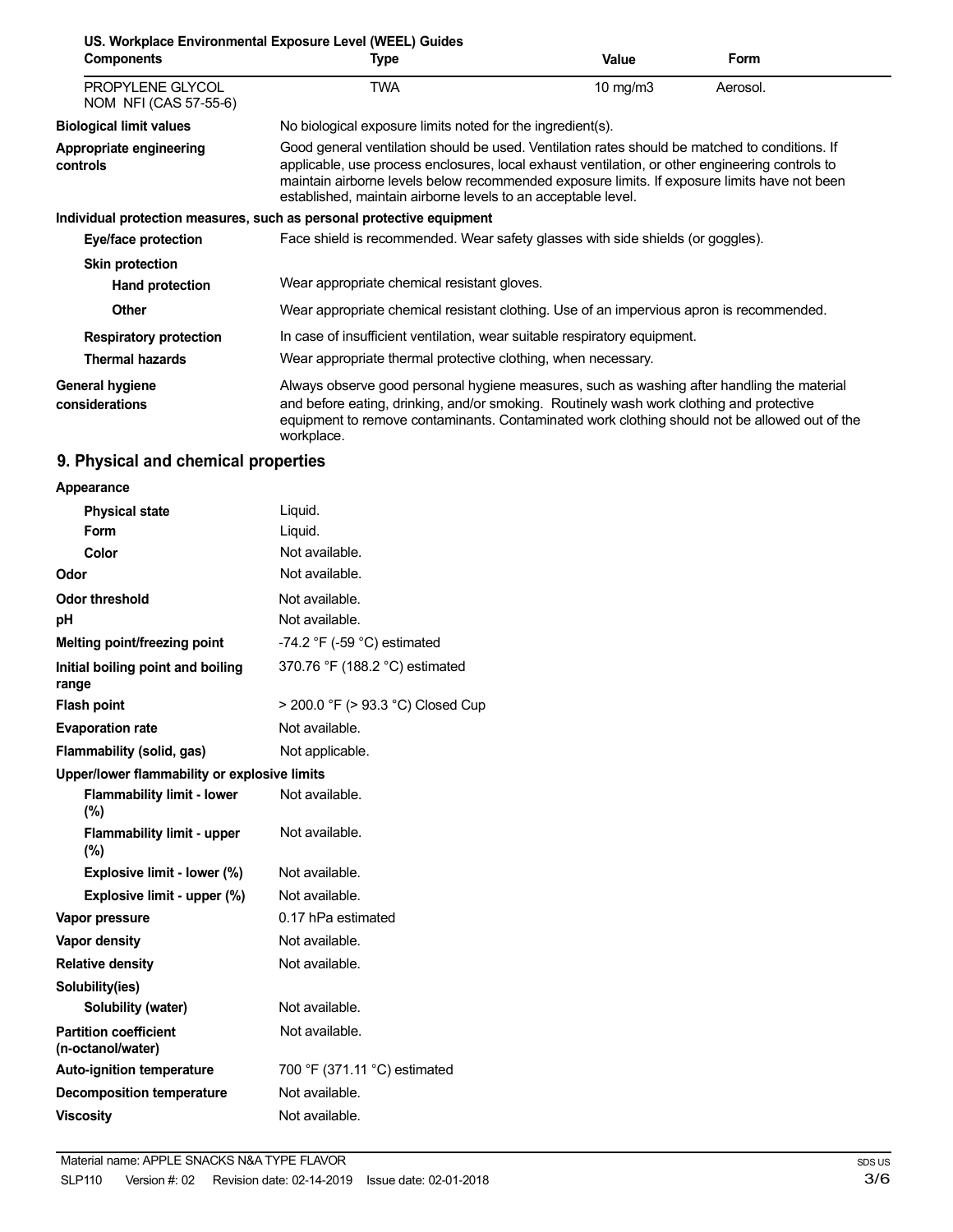| Not explosive.             |
|----------------------------|
| Combustible IIIB estimated |
| Not oxidizing.             |
| 1.4181 - 1.4481            |
| $1.02 - 1.05$              |
|                            |

## **10. Stability and reactivity**

| <b>Reactivity</b>                          | The product is stable and non-reactive under normal conditions of use, storage and transport.                                                                            |
|--------------------------------------------|--------------------------------------------------------------------------------------------------------------------------------------------------------------------------|
| <b>Chemical stability</b>                  | Material is stable under normal conditions.                                                                                                                              |
| Possibility of hazardous<br>reactions      | No dangerous reaction known under conditions of normal use.                                                                                                              |
| <b>Conditions to avoid</b>                 | Keep away from heat, hot surfaces, sparks, open flames and other ignition sources. Avoid<br>temperatures exceeding the flash point. Contact with incompatible materials. |
| Incompatible materials                     | Strong oxidizing agents.                                                                                                                                                 |
| <b>Hazardous decomposition</b><br>products | No hazardous decomposition products are known.                                                                                                                           |

# **11. Toxicological information**

#### **Information on likely routes of exposure**

| <b>Inhalation</b>                                                                  | Prolonged inhalation may be harmful.                                                                                                                                                                  |
|------------------------------------------------------------------------------------|-------------------------------------------------------------------------------------------------------------------------------------------------------------------------------------------------------|
| <b>Skin contact</b>                                                                | May cause an allergic skin reaction.                                                                                                                                                                  |
| Eye contact                                                                        | Direct contact with eyes may cause temporary irritation.                                                                                                                                              |
| Ingestion                                                                          | Expected to be a low ingestion hazard.                                                                                                                                                                |
| Symptoms related to the<br>physical, chemical and<br>toxicological characteristics | May cause an allergic skin reaction. Dermatitis. Rash.                                                                                                                                                |
| Information on toxicological effects                                               |                                                                                                                                                                                                       |
| <b>Acute toxicity</b>                                                              | Not available.                                                                                                                                                                                        |
| Skin corrosion/irritation                                                          | Prolonged skin contact may cause temporary irritation.                                                                                                                                                |
| Serious eye damage/eye<br>irritation                                               | Direct contact with eyes may cause temporary irritation.                                                                                                                                              |
| Respiratory or skin sensitization                                                  |                                                                                                                                                                                                       |
| <b>Respiratory sensitization</b>                                                   | Not a respiratory sensitizer.                                                                                                                                                                         |
| <b>Skin sensitization</b>                                                          | May cause an allergic skin reaction.                                                                                                                                                                  |
| Germ cell mutagenicity                                                             | No data available to indicate product or any components present at greater than 0.1% are<br>mutagenic or genotoxic.                                                                                   |
| Carcinogenicity                                                                    | Not classifiable as to carcinogenicity to humans.                                                                                                                                                     |
| IARC Monographs. Overall Evaluation of Carcinogenicity                             |                                                                                                                                                                                                       |
| Not listed.<br>Not regulated.<br>Not listed.                                       | OSHA Specifically Regulated Substances (29 CFR 1910.1001-1052)<br>US. National Toxicology Program (NTP) Report on Carcinogens                                                                         |
| <b>Reproductive toxicity</b>                                                       | This product is not expected to cause reproductive or developmental effects.                                                                                                                          |
| Specific target organ toxicity -<br>single exposure                                | Not classified.                                                                                                                                                                                       |
| Specific target organ toxicity -<br>repeated exposure                              | Not classified.                                                                                                                                                                                       |
| <b>Aspiration hazard</b>                                                           | Not an aspiration hazard.                                                                                                                                                                             |
| <b>Chronic effects</b>                                                             | Prolonged inhalation may be harmful.                                                                                                                                                                  |
| 12. Ecological information                                                         |                                                                                                                                                                                                       |
| <b>Ecotoxicity</b>                                                                 | The product is not classified as environmentally hazardous. However, this does not exclude the<br>possibility that large or frequent spills can have a harmful or damaging effect on the environment. |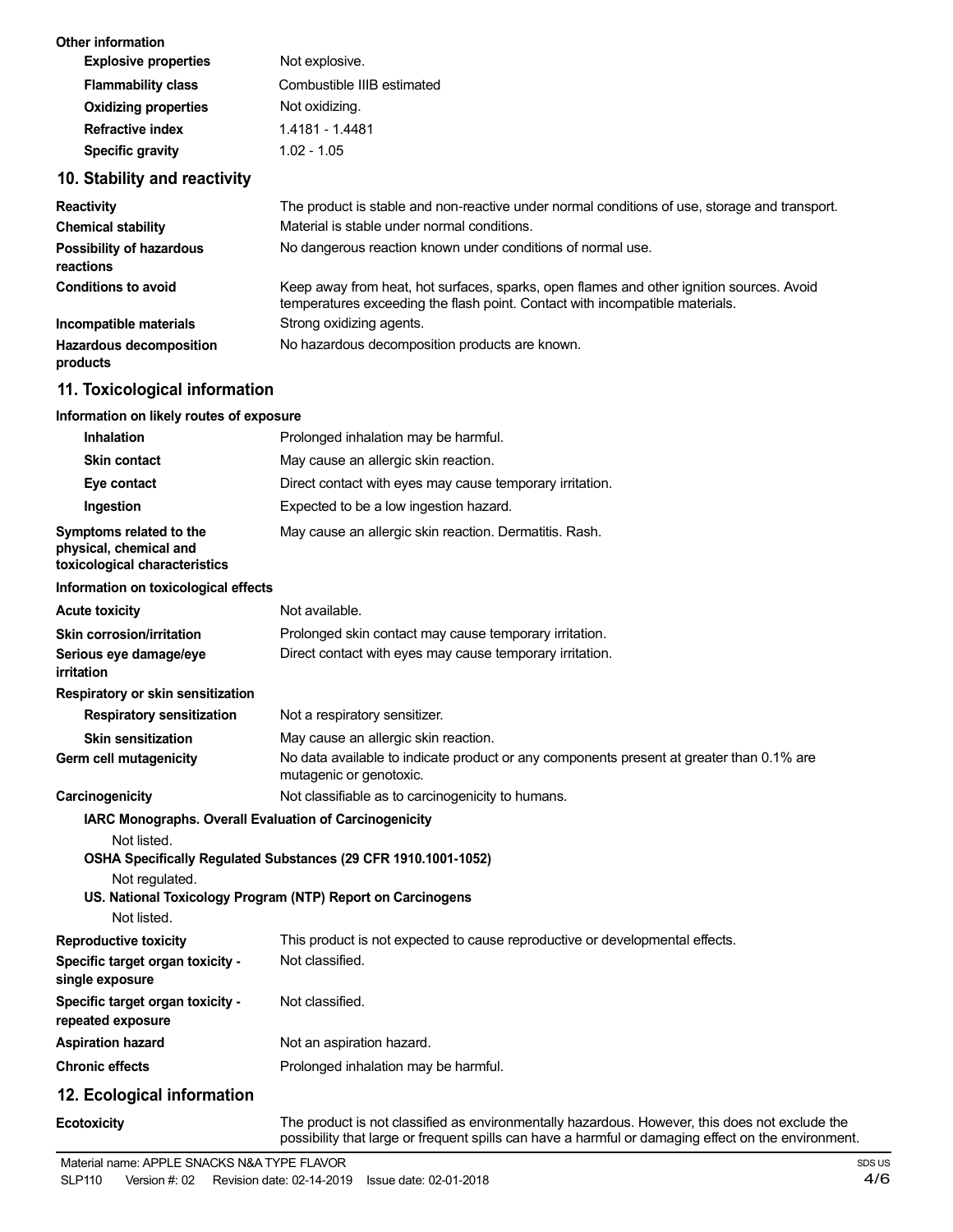| Persistence and degradability                                                                         | No data is available on the degradability of any ingredients in the mixture.                                                                                                                                           |
|-------------------------------------------------------------------------------------------------------|------------------------------------------------------------------------------------------------------------------------------------------------------------------------------------------------------------------------|
| <b>Bioaccumulative potential</b>                                                                      |                                                                                                                                                                                                                        |
| Partition coefficient n-octanol / water (log Kow)<br>PROPYLENE GLYCOL                                 | $-0.92$<br>NOM NFI                                                                                                                                                                                                     |
| <b>Mobility in soil</b>                                                                               | No data available.                                                                                                                                                                                                     |
| Other adverse effects                                                                                 | No other adverse environmental effects (e.g. ozone depletion, photochemical ozone creation<br>potential, endocrine disruption, global warming potential) are expected from this component.                             |
| 13. Disposal considerations                                                                           |                                                                                                                                                                                                                        |
| <b>Disposal instructions</b>                                                                          | Collect and reclaim or dispose in sealed containers at licensed waste disposal site. Dispose of<br>contents/container in accordance with local/regional/national/international regulations.                            |
| Local disposal regulations                                                                            | Dispose in accordance with all applicable regulations.                                                                                                                                                                 |
| Hazardous waste code                                                                                  | The waste code should be assigned in discussion between the user, the producer and the waste<br>disposal company.                                                                                                      |
| Waste from residues / unused<br>products                                                              | Dispose of in accordance with local regulations. Empty containers or liners may retain some<br>product residues. This material and its container must be disposed of in a safe manner (see:<br>Disposal instructions). |
| <b>Contaminated packaging</b>                                                                         | Since emptied containers may retain product residue, follow label warnings even after container is<br>emptied. Empty containers should be taken to an approved waste handling site for recycling or<br>disposal.       |
| 14. Transport information                                                                             |                                                                                                                                                                                                                        |
| DOT                                                                                                   |                                                                                                                                                                                                                        |
| Not regulated as dangerous goods.<br><b>IATA</b>                                                      |                                                                                                                                                                                                                        |
| Not regulated as dangerous goods.<br><b>IMDG</b>                                                      |                                                                                                                                                                                                                        |
| Not regulated as dangerous goods.                                                                     |                                                                                                                                                                                                                        |
| Transport in bulk according to<br>Annex II of MARPOL 73/78 and<br>the IBC Code                        | Not established.                                                                                                                                                                                                       |
| 15. Regulatory information                                                                            |                                                                                                                                                                                                                        |
| <b>US federal regulations</b>                                                                         | This product is a "Hazardous Chemical" as defined by the OSHA Hazard Communication<br>Standard, 29 CFR 1910.1200.                                                                                                      |
| <b>Toxic Substances Control Act (TSCA)</b><br>Not regulated.                                          | TSCA Section 12(b) Export Notification (40 CFR 707, Subpt. D)                                                                                                                                                          |
| CERCLA Hazardous Substance List (40 CFR 302.4)                                                        |                                                                                                                                                                                                                        |
| Not listed.                                                                                           |                                                                                                                                                                                                                        |
| SARA 304 Emergency release notification                                                               |                                                                                                                                                                                                                        |
| Not regulated.<br>Not regulated.                                                                      | OSHA Specifically Regulated Substances (29 CFR 1910.1001-1052)                                                                                                                                                         |
| Superfund Amendments and Reauthorization Act of 1986 (SARA)<br>SARA 302 Extremely hazardous substance |                                                                                                                                                                                                                        |
| Not listed.                                                                                           |                                                                                                                                                                                                                        |
| SARA 311/312 Hazardous<br>chemical                                                                    | No (Exempt)                                                                                                                                                                                                            |
| SARA 313 (TRI reporting)<br>Not regulated.                                                            |                                                                                                                                                                                                                        |
| Other federal regulations                                                                             |                                                                                                                                                                                                                        |
|                                                                                                       | Clean Air Act (CAA) Section 112 Hazardous Air Pollutants (HAPs) List                                                                                                                                                   |
| Not regulated.                                                                                        | Clean Air Act (CAA) Section 112(r) Accidental Release Prevention (40 CFR 68.130)                                                                                                                                       |
| Not regulated.                                                                                        |                                                                                                                                                                                                                        |
| Material name: APPLE SNACKS N&A TYPE FLAVOR                                                           |                                                                                                                                                                                                                        |